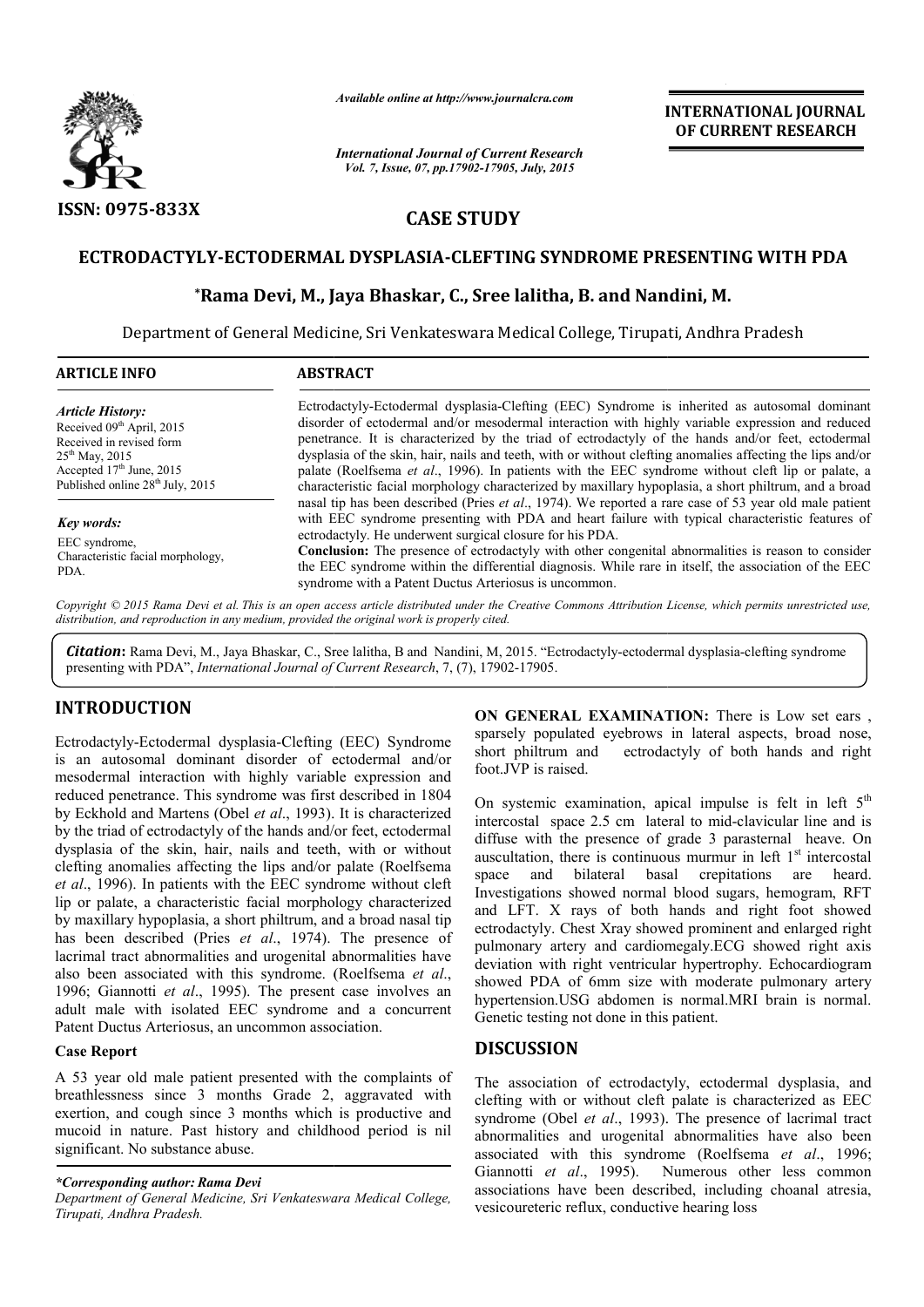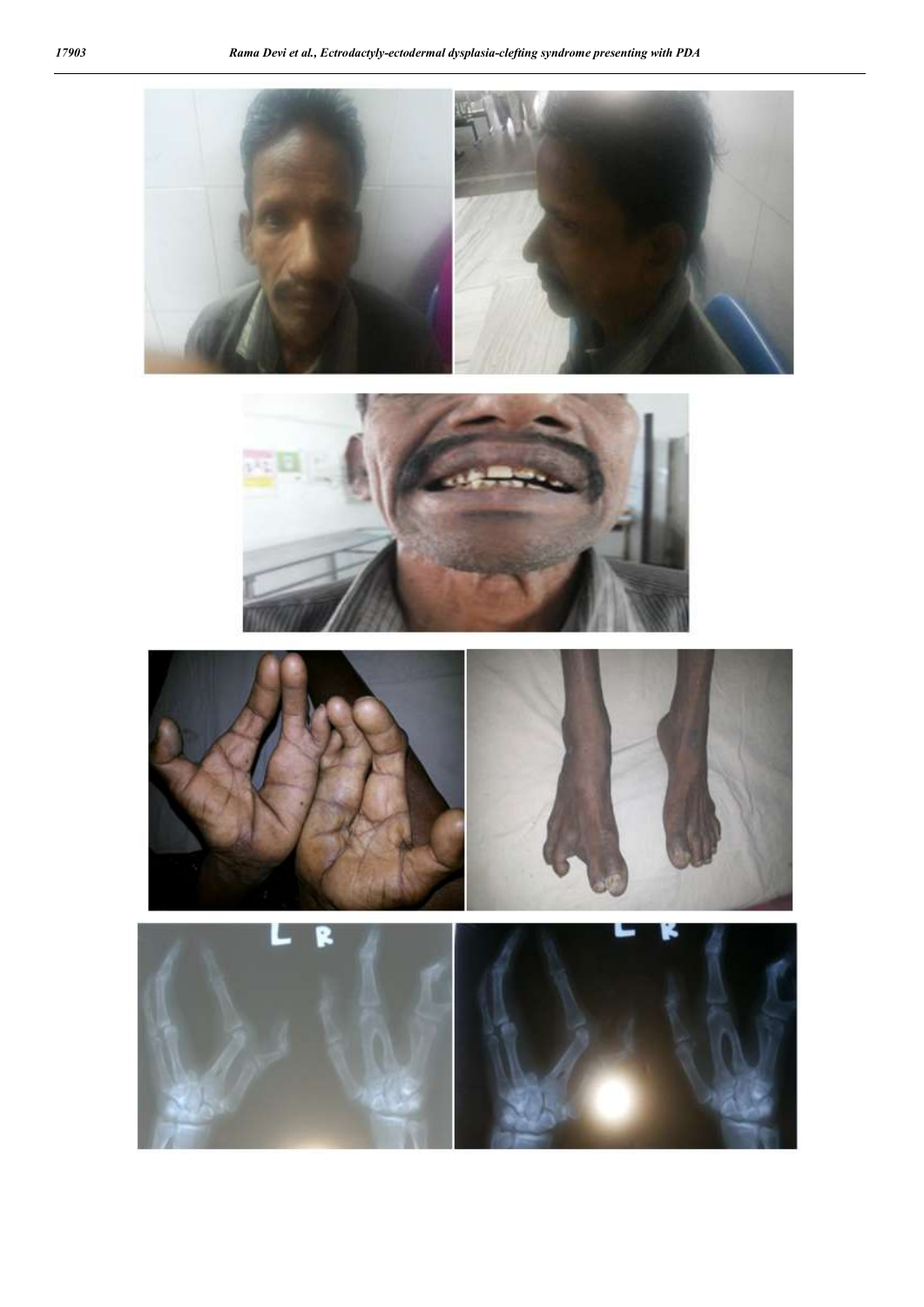

and recurrent respiratory infections (Roelfsema *et al*., 1996; Obel *et al*., 1993; Tucker *et al*., 1990; Christodoulou *et al*., 1989). The three cardinal symptoms of the EEC syndrome are ectrodactyly, ectodermal dysplasia, and clefting. The term "incomplete EEC syndrome" was suggested by Pries *et al*. (1974) for cases in which one or more of the cardinal symptoms was missing. Diagnosis of isolated cases of EEC can

be established when two of the three cardinal symptoms are present, while familial cases are diagnosed with only one cardinal symptom in addition to the presence of a first degree relative with definitive EEC syndrome. Ectrodactyly-Ectodermal dysplasia-Clefting (EEC) Syndrome is inherited as autosomal dominant disorder of ectodermal and/or mesodermal interaction with highly variable expression and reduced penetrance (Roelfsema *et al*., 1996; McKusick *et al*., 1992; Fryns *et al*., 1990; Gorlin *et al*., 1990). Autosomal recessive and X linked inheritance occur more rarely. In EEC Syndrome mutations of the p63-[alpha] gene, a homolog of the p53 oncogene, have been described as the causative defect resulting in amino acid substitutions eliminating the DNA binding capability of the p63 protein. Three EEC loci have been identified. Fukushima *et al*. (1993) identified the break points of the EEC1 balanced translocation to 7q11.21 and 9p12. EEC2 has been defined by D19S894 and D19S416 on chromosome 19 (O'Quinn *et al*., 1998). It is noted that a locus, representing the proto-oncogene BCL3, resides on at 19q13. The recent locus at 3q27 described by Celi *et al*. (1999) represents EEC3.

In a retrospective analysis of 230 cases of the EEC syndrome, Roelfsema *et al*. (1996) determined that ectrodactyly was present in 84%, ectodermal dysplasia in 77%, and clefting in 68% of patients. Roelfsema *et al*. (1996) concluded that isolated cases of EEC syndrome are more severely affected than familial cases. More analyses of the gene(s) involved in EEC as well as the functional interactions of genes are required in order to better understand why some symptoms are more common than others. In another analysis of 31 cases of EEC syndrome, cleft lip/palate was present in 40% of patients, abnormal ears in 70%, sparse, short hair , scanty eyebrows, plantar/solar hyperkeratosis in 100% each ,abnormal teeth in 70%, abnormal nails in 60% and syndactyly in 65% of patients.

Ectrodactyly is also known as Split hand/split foot malformation (SHFM) or lobster claw syndrome/ cleft hand. Incidence is at  $\sim$  1 in 90,000 - 150,000 births. Ectrodactyly can be caused by deletions, translocations, and inversions in chromosome 7 (7q). Typical hand manifest in the complete or incomplete absence of the middle finger with "V"-shaped cleft (Simon *et al*.,). The digits at the borders of the cleft might be syndactilyzed, and one or more digits can be absent and One to four limbs involved.Syndromes associated with ectrodactyly include-EEC syndrome, Ectrodactyly – Ectodermal Dysplasia - Macular Dystrophy(EEM) syndrome, Ectrodactyly - Cleft Palate (ECP)syndrome, SHFM with sensorineural hearing loss, SHFM with microphthalmia, colobomas and Microcephaly microphthalmia -ectrodactyly – prognathism syndrome. Ectodermal dysplasias include- Maxillary hypoplasia; Hearing loss, small ears, low set ears and malformed auricles; Blue irides, blepharitis, dacryocystitis and lacrimal duct abnormalities; Broad & flat nasal tip ; Cleft lip, cleft palate and xerostomia; Tooth agenesis, microdontia and caries; Choanal atresia; Hypoplastic nipples of breast; skin changes including hypohydrosis and hyperkeratosis; Nail abnormalities including dystrophic and pitted nails; Hair changes namely light colored hair, sparse & thin scalp hair, pubic hair and axillary hair, sparse eyebrows and eyelashes; Genital anomalies including micropenis & cryptorchidism in males, and transverse vaginal septum in females; Renal anomalies including Renal agenesis,